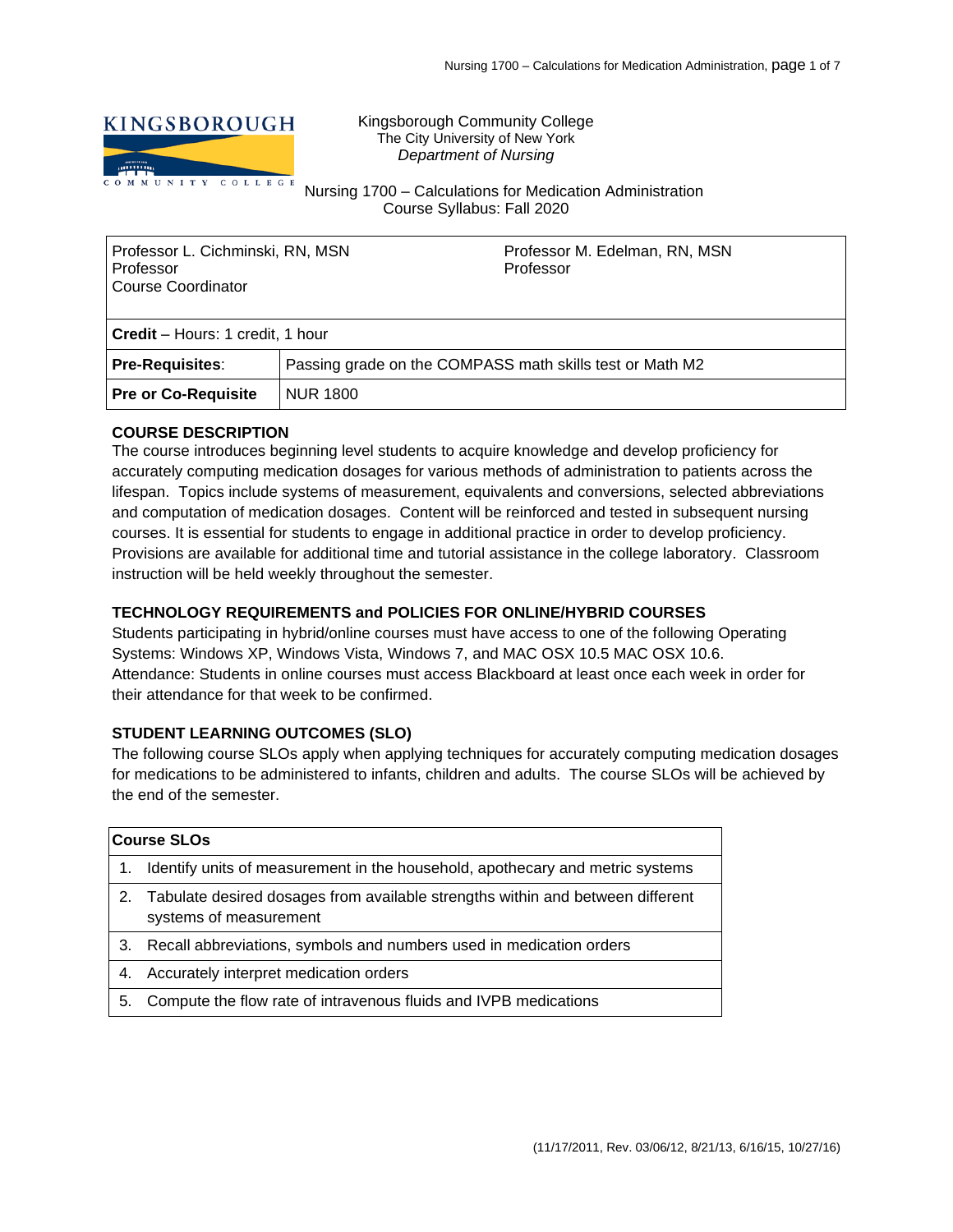## **ASSESSMENT MEASURES for COURSE SLOs**

Students will perform satisfactorily in the classroom, as evidenced by achieving 83% or greater on written exams

## **ATTENDANCE**

Complete participation in class is possible only when students are able to focus attention on the class, therefore entering class after it has begun is disrespectful to faculty and classmates. Talking out of turn or exhibiting other disruptive behaviors is not tolerated and students will be asked to leave the classroom or lab.

All electronic devices that generate sound must be turned off when any member of the academic community enters a classroom. Cellular devices are allowed to be on in the classroom only if the owner is using the caller ID, voice messages or a vibrating battery. NO TEXTING IS ALLOWED AT ANY TIME DURING CLASS AND/OR LABS. Members of the academic community must exit the classroom to make or receive calls.

A student is deemed excessively absent in any course when he or she has been absent 15% of the number of contact hours a class meets during a semester. When a student is excessively absent, a grade of "W" or "WU" will be assigned as described in the college catalogue.

### **STUDENTS WITH DISABILITIES**

It is college policy to provide reasonable accommodations to students with disabilities. Any student with a documented disability who may need accommodations in this class is requested to speak directly to Access-Ability Services, D-205, (718) 368-5175, as early in the semester as possible. All discussions will remain confidential.

## **EVALUATION**

A grade of "B" is required as the passing grade for this course, NUR 17. Final letter grades will be calculated according to college and departmental policy as follows:

| $A+ 97-100$   | $B+ 87-89$    | $C+ 78-79$    | $D+ 66-69$  |
|---------------|---------------|---------------|-------------|
| A 93-96       | B 83-86       | $C = 75 - 77$ | D $60 - 65$ |
| $A - 90 - 92$ | $B - 80 - 82$ | $C - 70 - 74$ | F < 60      |

W Withdrew without penalty

WU Unofficial withdrawal (counts as failure)

INC Doing passing work, but missing an assignment or an examination; changes to a "FIN" if work is not made up by the 10th week of the next 12-week session

FIN Failure as a result of an Incomplete

Nursing 1700 – final numeric grades will be calculated as follows:

| Exam 1              | 10%        |
|---------------------|------------|
| Exam 2              | 25%        |
| Exam 3              | <b>25%</b> |
| Exam 4 (final exam) | 40%        |

Students are expected to take all tests when scheduled. Exceptions to this rule will be for emergency situations and the faculty must know in advance. Students who do not take a test on the scheduled date are required to take a makeup test. All makeup tests may be given at the end of the semester. Students who fail to take the scheduled exams or makeup exams will receive a grade of zero for that test. All written assignments must comply with college standards for written work. Written assignments are to be turned in during the class period on the date that they are due. All assignments must be handed in by the end of the course to complete the requirements of the course. A late assignment will meet the requirements of the course but will not receive full credit. If written assignments are not submitted by the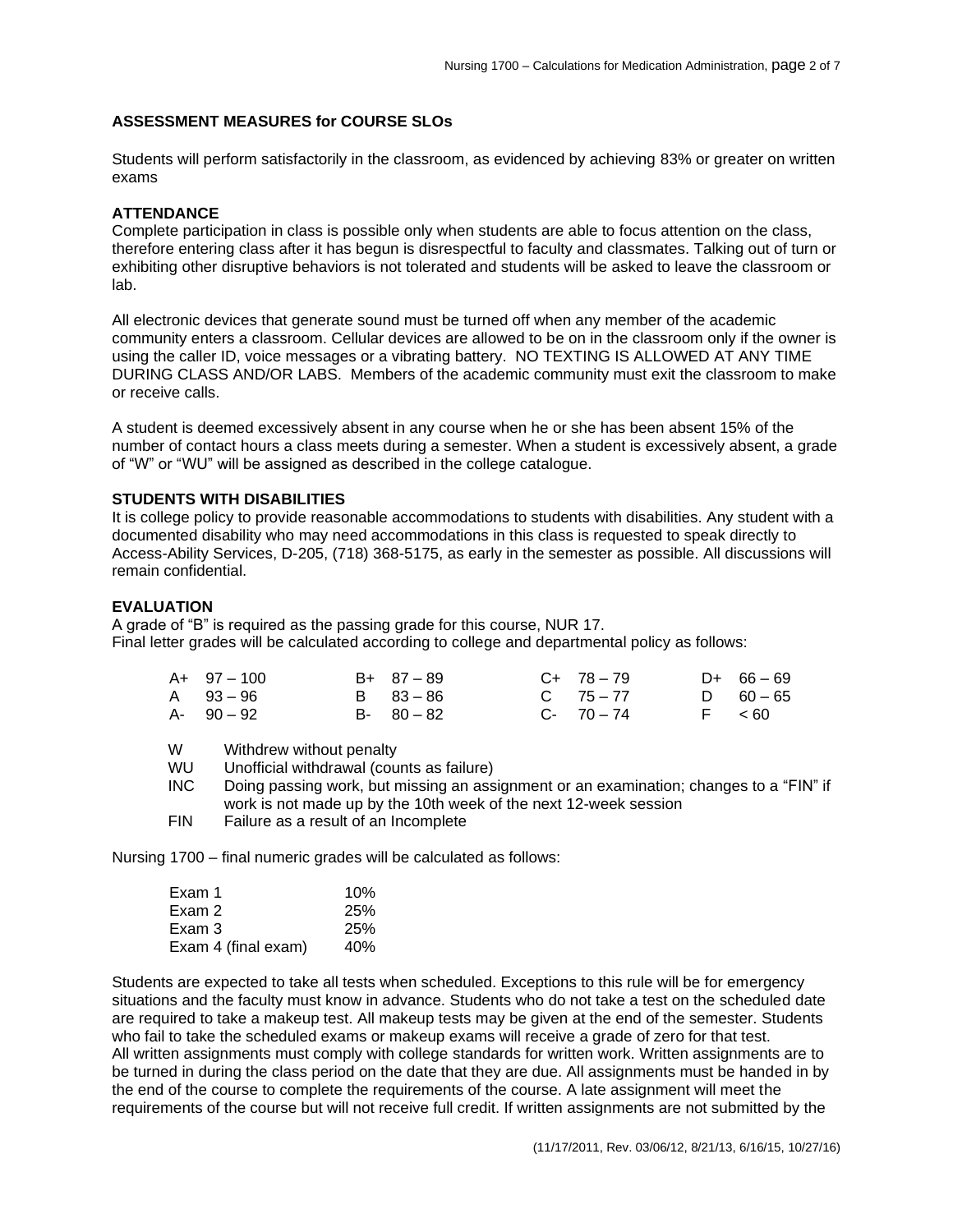end of the course, the student will receive a grade of "INC" for the course. Students must submit all assignments prior to the beginning of the next semester in order to progress in the program.

A conference with the instructor is required at mid-semester, and at the end of the course, at which time the student's progress in the course will be discussed. In addition, students may initiate conferences with the instructor at other times.

### **RETENTION CRITERIA**

Criteria for retention in the Nursing Program mandates that students:

- 1. Earn a minimum of a "C" grade in every required Nursing and co-requisite course with the exception of Nursing 1700.
- 2. Students must achieve a grade of "B" in order to pass NUR 1700. **Students in NUR 1700 who achieve a failing grade of no less than "C-" may repeat the course one time only after submitting an "Intent to Return to Nursing Course" form.**
- 3. **Students who achieve a "C-" grade in required clinical nursing course may apply to repeat the course one time only in the semester immediately following, subject to space availability. The minimum grade for clinical courses that are repeated is a "B."** The "Intent to Return to Nursing Course" form can be found on the KCC Website Nursing Department page under "Forms". This must be completed and include a plan of success that demonstrates significant changes in how they will approach the course when repeated. **Only one required nursing course may be repeated.** A grade of less than a "C" in a second nursing course will cause the student to be dismissed from the program.
- 4. Students who enter Nursing 1700 and Nursing 1800 **MUST** complete the Nursing Program within four years from the date of entry into this course. Any student who has not attended nursing courses for two or more consecutive semesters cannot be readmitted into the Nursing Program unless qualifying examinations have been passed in the required nursing courses previously successfully completed. Qualifying examinations may be repeated only once.

### **Teaching Strategies**

- Lecture/Discussion/Blackboard
- Problem solving
- Group Work
- Case Studies
- Multimedia

### **REQUIRED TEXTBOOK**

**Olsen J., Giangrasso, A., Shrimpton D. (2016). Medical Dosage Calculations: A Dimensional Analysis Approach; 11th Ed. Pearson/Prentice hall: Upper Saddle River**

**All students are expected to have read and to adhere to the policies pertaining to the following, as outlined in the department's Nursing Student Handbook:**

- Attendance
- Malpractice insurance, health clearance, and CPR training
- Evaluation and grading
- Clinical competencies
- College laboratory practice requirements
- Clinical Agency experience requirements (including appropriate dress)
- Netiquette
- Specific dress requirements for each clinical course
- Drug calculation policy
- Mandatory skills review
- Criteria for retention in the nursing program
- Civility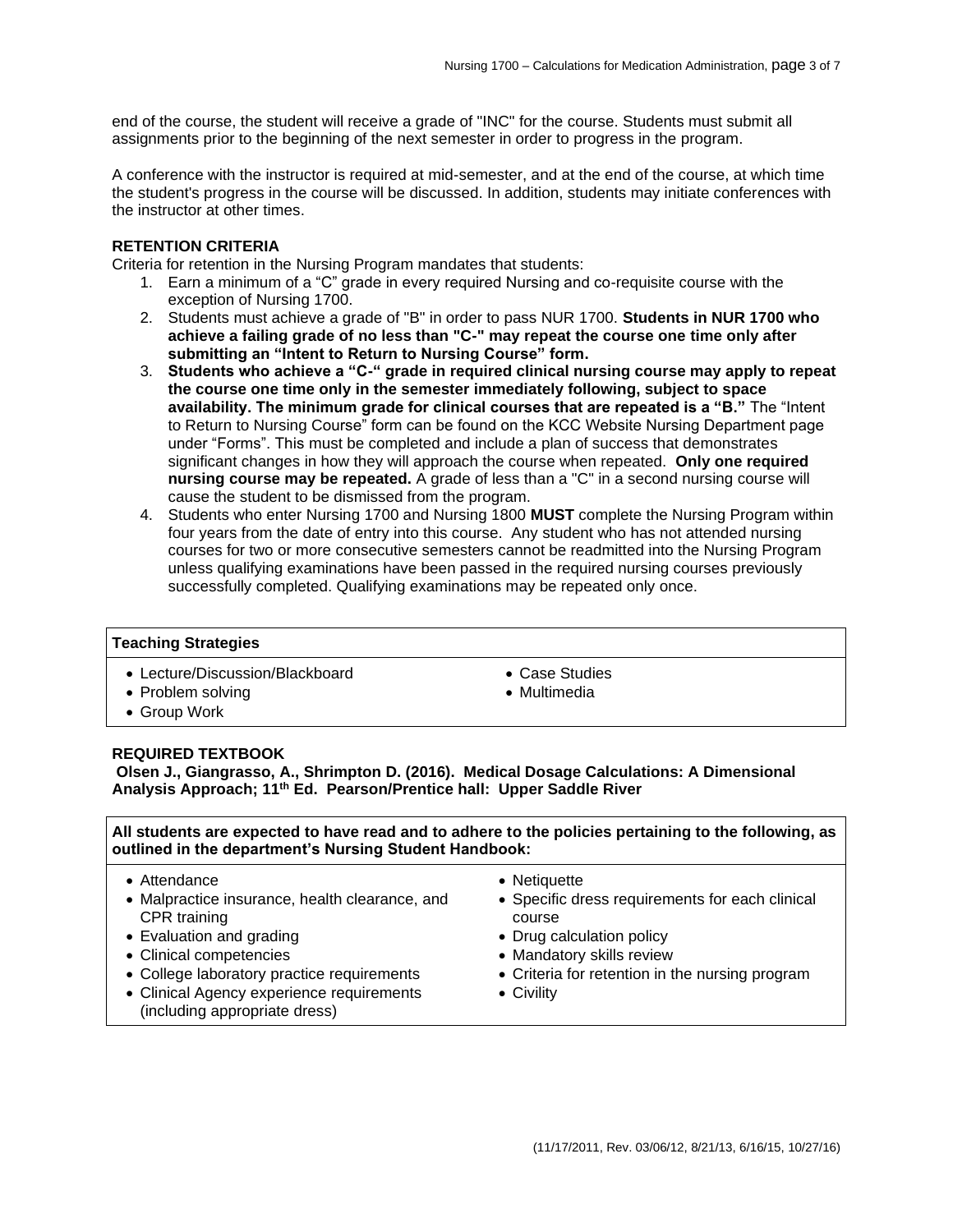# **TOPICAL OUTLINE**

*Each unit incorporates the Categories of Client Needs: Pharmacological and Parenteral Therapies,* 

- Unit 1 –Basic Calculation Skills and Introduction to Medication administration
- Unit 2 Systems of Measurement
- Unit 3 Oral and Parenteral Medications
- Unit 4 Infusions and Pediatric Dosages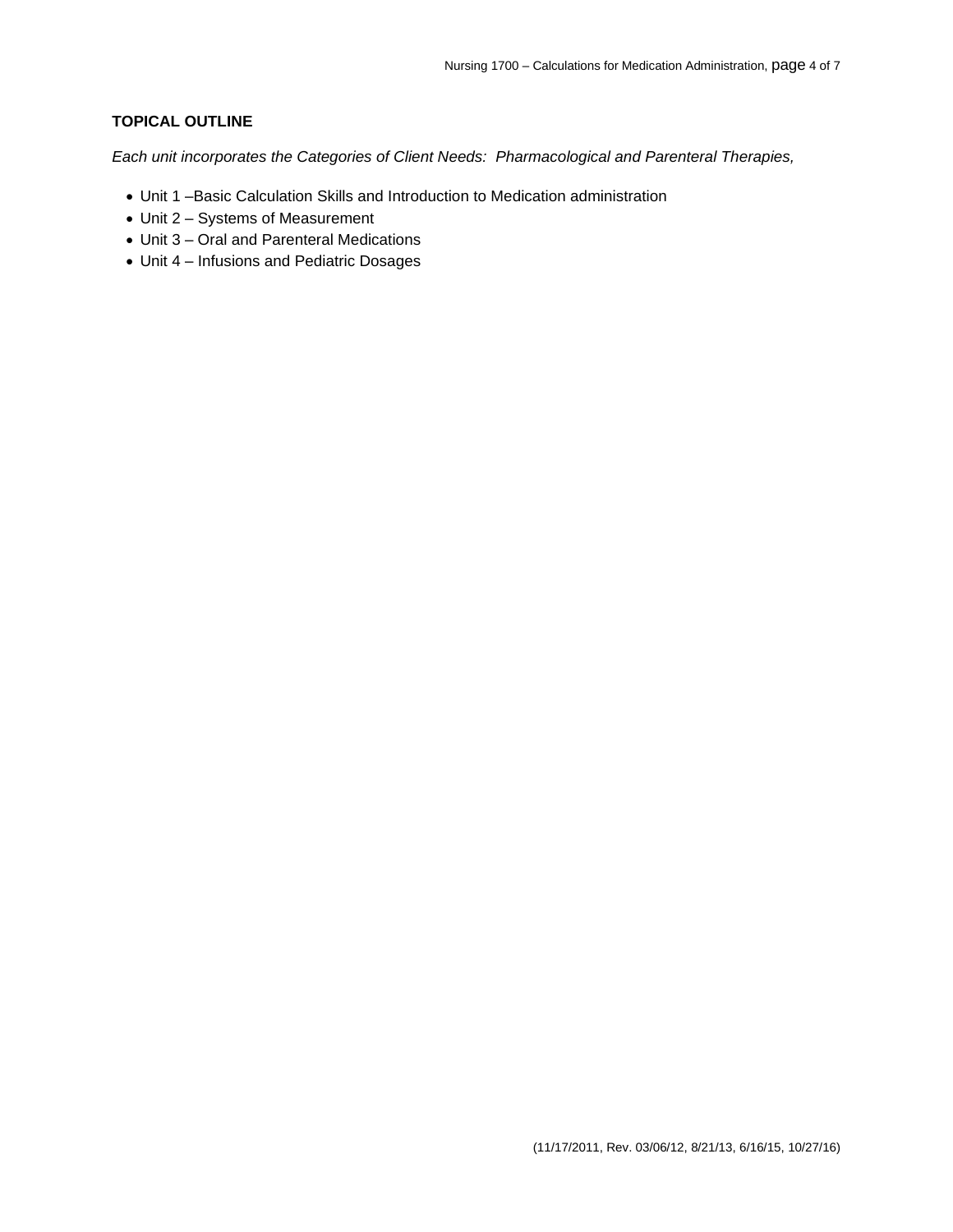*Unit 1 – Units of Measurement; Interpretation of Medication Orders*

#### **Learner Objectives**

- Upon completion of Unit I, the student will
	- Describe course requirements
	- Identify basic arithmetic skills
	- Identify the parts of a medication order
	- Interpret drug labels
	- Solve calculation problems using dimensional analysis.

#### **Content/Lecture Discussion/Required Reading (textbook unless otherwise specified)**

- Course Orientation and Overview (Syllabus)
- Review arithmetic skills for medication dosage calculations (Handouts, pp.  $2 24$ )
- Medication administration process (pp. 29 46)
- Medication orders/medication administration record (MAR) (pp. 46 53)
- Routes and frequency of medication administration (pp. 43-46)
- Abbreviations (pp. 38-39)
- Review of drug labels (pp. 53-63)
	- Generic/trade names
	- Drug strengths
	- Expiration dates
	- Reconstitution
- Identify relationship between equivalents and dimensional analysis in problem solving (pp. 77-95)
- Conversion from one unit of measurement to another (pp. 117-130)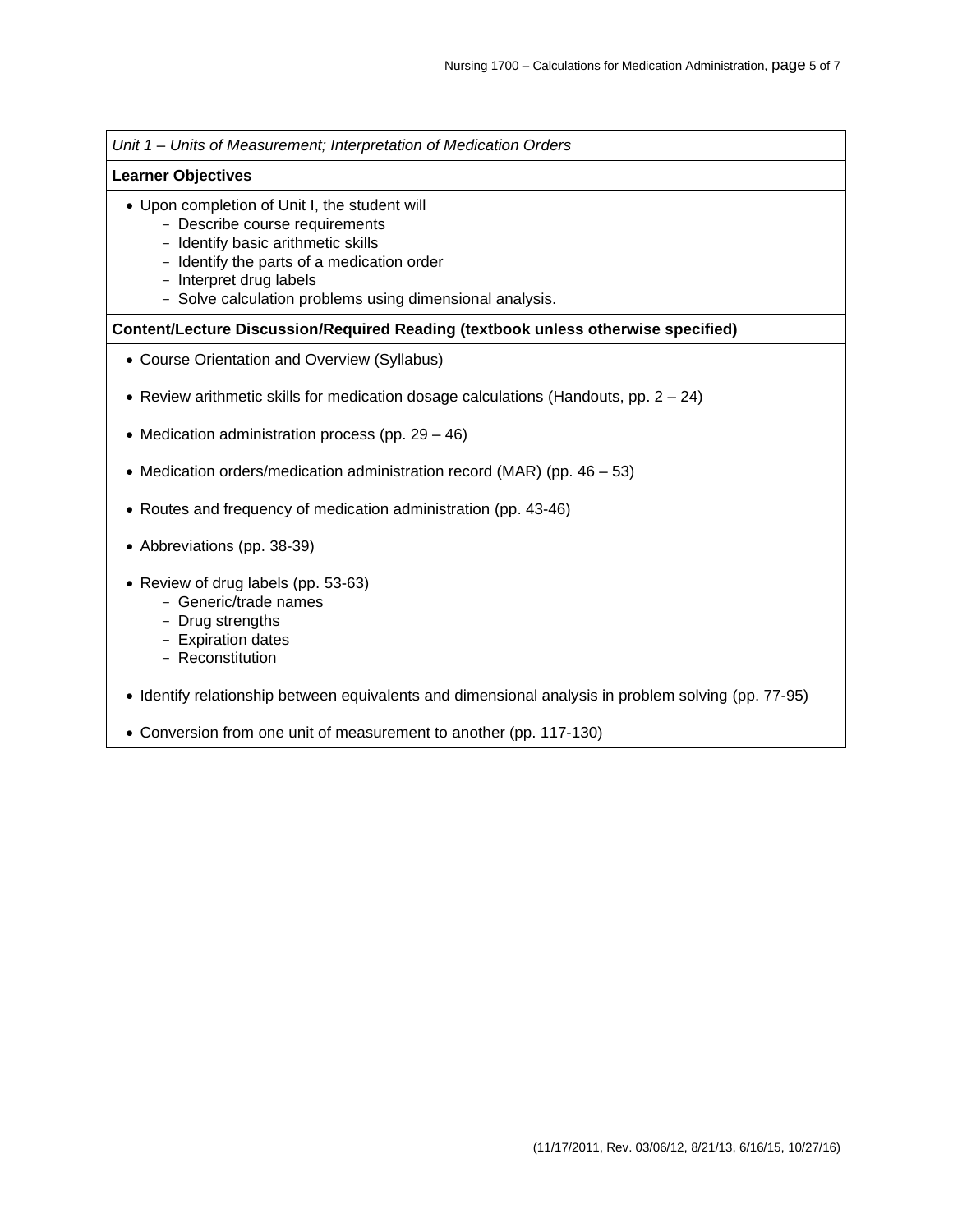*Unit 2 – Systems of Measurement for Dosage Calculations*

#### **Learner Objectives**

- Upon completion of Unit II, the student will
	- Identify units of measurement in the apothecary, household and metric systems
	- Convert from one system of measurement to another
	- Identify the parts of a medication order
	- Interpret drug labels
	- Solve calculation problems using dimensional analysis.

**Content/Lecture Discussion/Required Reading (textbook unless otherwise specified)**

- Review of equivalents and symbols in apothecary, household and metric systems (pp. 98 116)
- Identify systems of weights and measurement including equivalents between systems
- Problem solving and conversions between systems using dimensional analysis (pp. 117 130)

#### *Unit 3 – Common Medication Preparations*

#### **Learner Objectives**

- Upon completion of Unit III, the student will
	- Calculate dosages for oral medications in tablet, capsule, caplet and liquid form
	- Identify the various types and parts of syringes
	- Determine the amount of solution in different types of syringes
	- Interpret drug labels
	- Solve calculation problem related to preparation of medications for injection from drug supplied in liquid and powdered form.

### **Content/Lecture Discussion/Required Reading (textbook unless otherwise specified)**

- Review of drug labels (pp.  $133 137$ ;  $156 174$ )
- Multi-step conversions with drug label interpretation using dimensional analysis (pp. 143 148)
- Review of common types of syringes: pre-packages, cartridges, tuberculin, and insulin syringes (pp.  $175 - 213$
- Evaluate MD orders and preparing medications using syringes (pp. 237 259)
- Review parenteral medications supplied as liquids in vials and ampoules (pp. 238 244, 245 252,  $253 - 276$
- Calculation of problems involving preparation of medications in liquid and powdered form
- Evaluation of MD orders for parenteral medications.